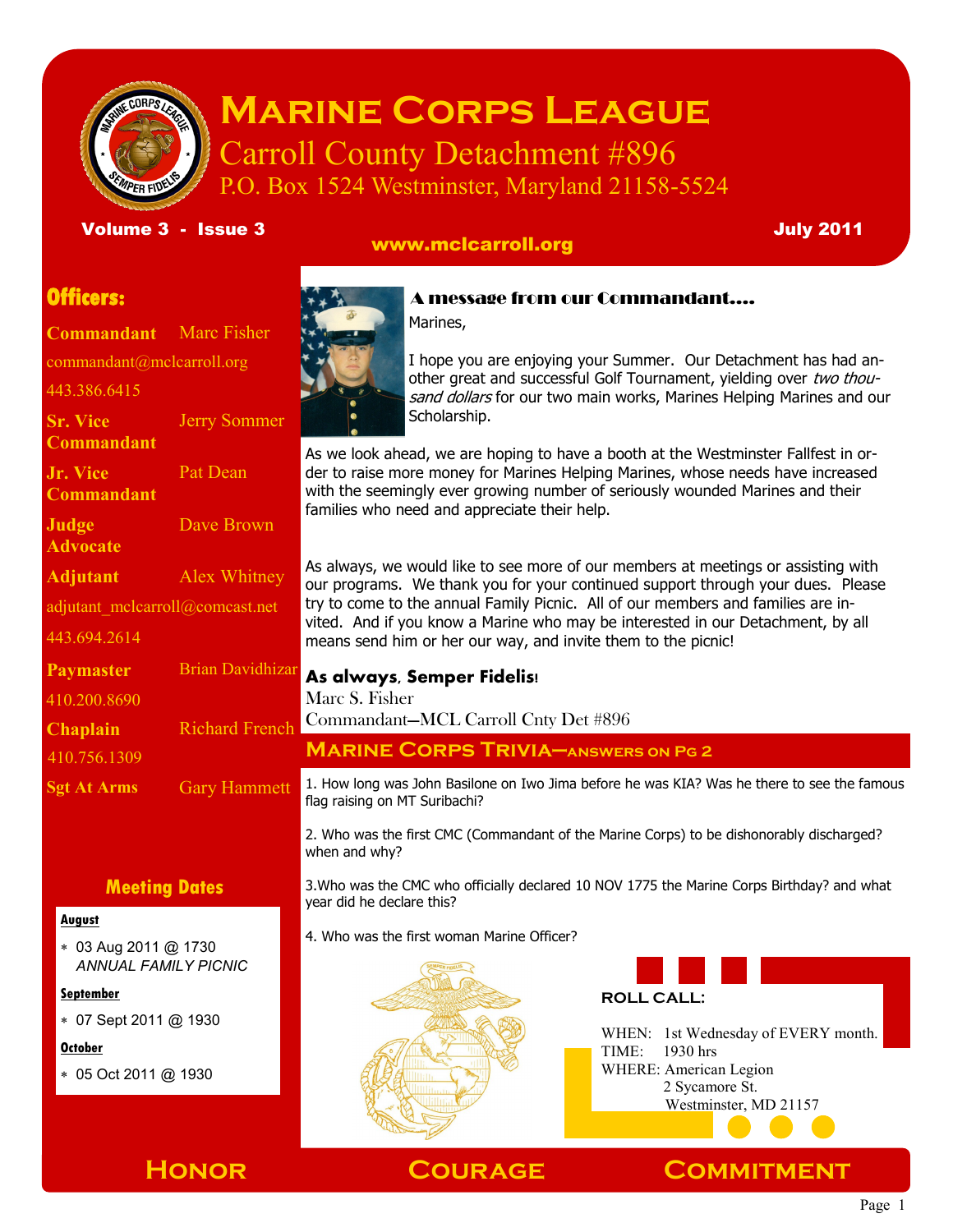

#### **Webpage www.mclcarroll.org**

Marines: We still need your photos for the "**Remember When?**" webpage section launch. Please submit any of your favorite Marine Corps photos either electronically or through the mail. Mail receipts will be scanned and returned. Email: [adjutant\\_mclcarroll@comcast.net](mailto:adjutant_mclcarroll@comcast.net) Mail: MCL Carroll Det 896

Attn: "Remember When?" PO Box 1524

#### Westminster, MD 21158

## **Marine Corps History**

06 Aug 1847: Marines commenced their Mar on the "Halls of Montezuma" in Mexico.

07 Aug 1942: 1st Marine Division lands on Guadalcanal.

14 Aug 1912: Major Smedley Butler leads Marines ashore, beginning intervention in Nicaragua.

19 Aug 1919: Marines Hymn registered with the US Copyright Office.

24 Aug 1814: 114 Marines help defend Washington, D.C. in the Battle of Bladensburg.

29 Aug 1916: The Marine Corps Reserve was founded.

13 Sep 1942: Marines turn back Japanese attack in Battle of Edson's Ridge on Guadalcanal.

15 Sep 1950: 1st Marine Division landed at Inchon, Korea and moved on to capture Seoul.

20 Sep 1994: 1,900 Marines land in Haiti.

28 Sep 1906: Marine Brigade of 2,800 men lands at Havana.

### **Marine Corps Trivia (Answers):**

1. "Manila John" Basilone was on Iwo Jima for only 90 minutes before he was killed in a mortar attack. He did not see the flag raised on Mt. Surabachi.

2. I cannot find any reference to a CMC being dishonorably discharged. A search of "commandant +dishonorable" brought up nothing about the Marines.

3. On 1 November 1921, General John A. Lejeune issued Marine Corps Order No. 47, Series 1921. The order summarized the history, mission, and tradition of the Corps, and directed that it be read to every command on 10 November each subsequent year in honor of the birthday of the Marine Corps. This order has been duly carried out.

4. Samuel Nicholas became the first Marine officer in 1775, Opha Mae Johnson became the first female Marine in 1918 and Carol A. Mutter became the first female major general in 1994.

#### **Chaplain's Corner**

We have been fortunate to have no deaths of members of our Detachment reported to us during 2011.

Please keep Marine Royer and his wife Carol in your prayers due to the death of their son, Michael Kenney.

**2011 RECRUITMENT DRIVE**

**Know a Marine?** Bring them to our monthly meeting!

**Honor Courage Commitment**